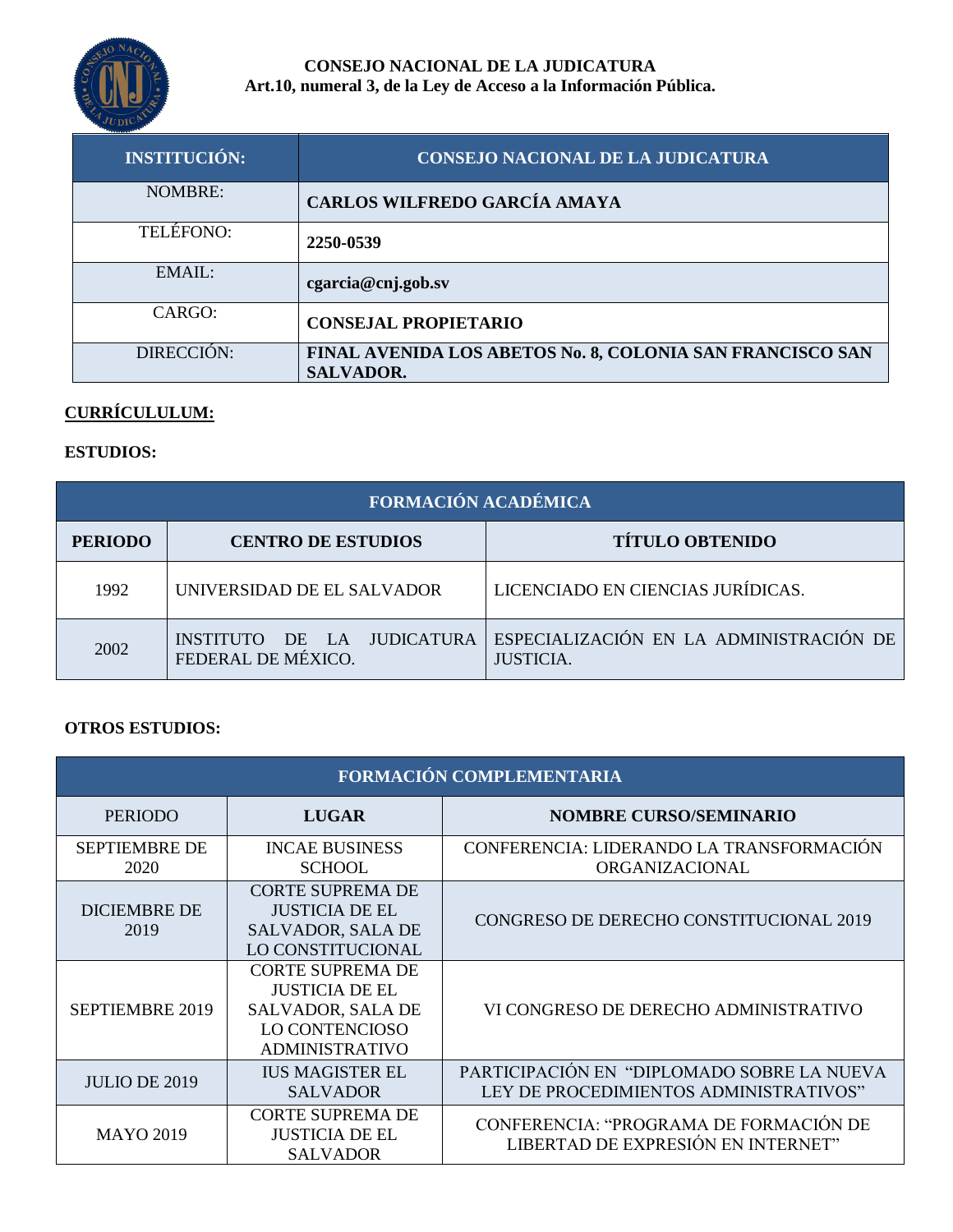| <b>ENERO DE 2019</b>                   | DEPARTAMENTO DE<br><b>JUSTICIA DE LOS</b><br><b>ESTADOS UNIDOS DE</b><br><b>AMÉRICA</b>        | CONVERSATORIO "PROFESIONALISMO EN LAS<br>TÉCNICAS DE LITIGACIÓN EN EL SISTEMA<br><b>ACUSATORIO"</b>                                                                                                                                                 |
|----------------------------------------|------------------------------------------------------------------------------------------------|-----------------------------------------------------------------------------------------------------------------------------------------------------------------------------------------------------------------------------------------------------|
| <b>OCTUBRE DE 2018</b>                 | <b>ASOCIACIÓN DE</b><br><b>MAGISTRADOS Y</b><br><b>JUECES DE EL</b><br>SALVADOR, AMJUES.       | "LA ESTRUCTURA Y MOTIVACIÓN DE LA SENTENCIA<br>EN EL PROCESO PENAL".                                                                                                                                                                                |
| <b>OCTUBRE DE 2018</b>                 | <b>ASOCIACIÓN DE</b><br><b>MAGISTRADOS Y</b><br><b>JUECES DE EL</b><br><b>SALVADOR, AMJUES</b> | "PRINCIPALES NOVEDADES DEL DERECHO<br>ADMINISTRATIVO"                                                                                                                                                                                               |
| <b>ABRIL DE 2018</b>                   | XIX EDICIÓN DE LA<br><b>CUMBRE JUDICIAL</b><br>IBEROAMERICANA.                                 | FERIA DE TECNOLOGÍA Y JUSTICIA. QUITO, ECUADOR.                                                                                                                                                                                                     |
| 2018                                   | <b>SALA DE LO</b><br><b>CONTENCIOSO</b><br><b>ADMINISTRATIVO DE</b><br>LA CSJ.                 | "V CONGRESO DE DERECHO ADMINISTRATIVO".                                                                                                                                                                                                             |
| <b>ABRIL 2018</b>                      | XIX EDICIÓN DE LA<br><b>CUMBRE JUDICIAL</b><br>IBEROAMERICANA.                                 | ASAMBLEA PLENARIA "FORTALECIMIENTO DE LA<br>ADMINISTRACIÓN DE JUSTICIA EN IBEROAMÉRICA:<br>LAS INNOVACIONES PROCESALES EN LA JUSTICIA<br>POR AUDIENCIAS, LAS NUEVAS TECNOLOGÍAS Y EL<br>DESAFÍO DE LA FORMACIÓN JUDICIAL". QUITO,<br><b>ECUADOR</b> |
| 2017                                   | XIX EDICIÓN DE LA<br><b>CUMBRE JUDICIAL</b><br>IBEROAMERICANA.                                 | "II REUNIÓN PREPARATORIA", ESPAÑA.                                                                                                                                                                                                                  |
| LOS DÍAS 28 Y 29<br>DE JULIO DE 2016   | <b>ESCUELA DE</b><br><b>CAPACITACIÓN</b><br><b>JUDICIAL DEL CNJ -</b><br>USAID.                | CURSO: "DERECHO DE ACCESO A LA INFORMACIÓN<br>PÚBLICA".                                                                                                                                                                                             |
| LOS DÍAS 4 Y 5 DE<br><b>JULIO 2016</b> | <b>CORTE SUPREMA DE</b><br><b>JUSTICIA DE EL</b>                                               | FORO: "PRIMER FORO SOBRE LA PROBLEMÁTICA<br>ACTUAL DEL DERECHO PRIVADO Y SOCIAL".                                                                                                                                                                   |
| 04 DE MARZO DE<br>2016                 | <b>SALVADOR, SALA DE</b><br>LO CIVIL.                                                          | "LÍNEAS Y CRITERIOS JURISPRUDENCIALES<br>RELEVANTES DE LA SALA DE LO CIVIL SOBRE<br>CONFLICTOS DE COMPETENCIA".                                                                                                                                     |
| <b>18 DE ABRIL DE</b><br>2016          | <b>FEDERACIÓN</b><br><b>LATINOAMERICANA DE</b><br>MAGISTRADOS.                                 | 65 <sup>a</sup> . ASAMBLEA ANUAL DE LA FEDERACIÓN<br>LATINOAMERICANA DE MAGISTRADOS Y REUNIÓN<br>ANUAL DEL GRUPO IBEROAMERICANO DE LA UNIÓN<br>INTERNACIONAL DE MAGISTRADOS". LIMA, PERÚ.                                                           |
| 14 DE MARZO DE<br>2016                 | SECRETARÍA GENERAL<br>DE LA CORTE SUPREMA<br>DE JUSTICIA.                                      | "RESPONSABILIDAD DISCIPLINARIA DEL<br>FUNCIONARIO JUDICIAL"                                                                                                                                                                                         |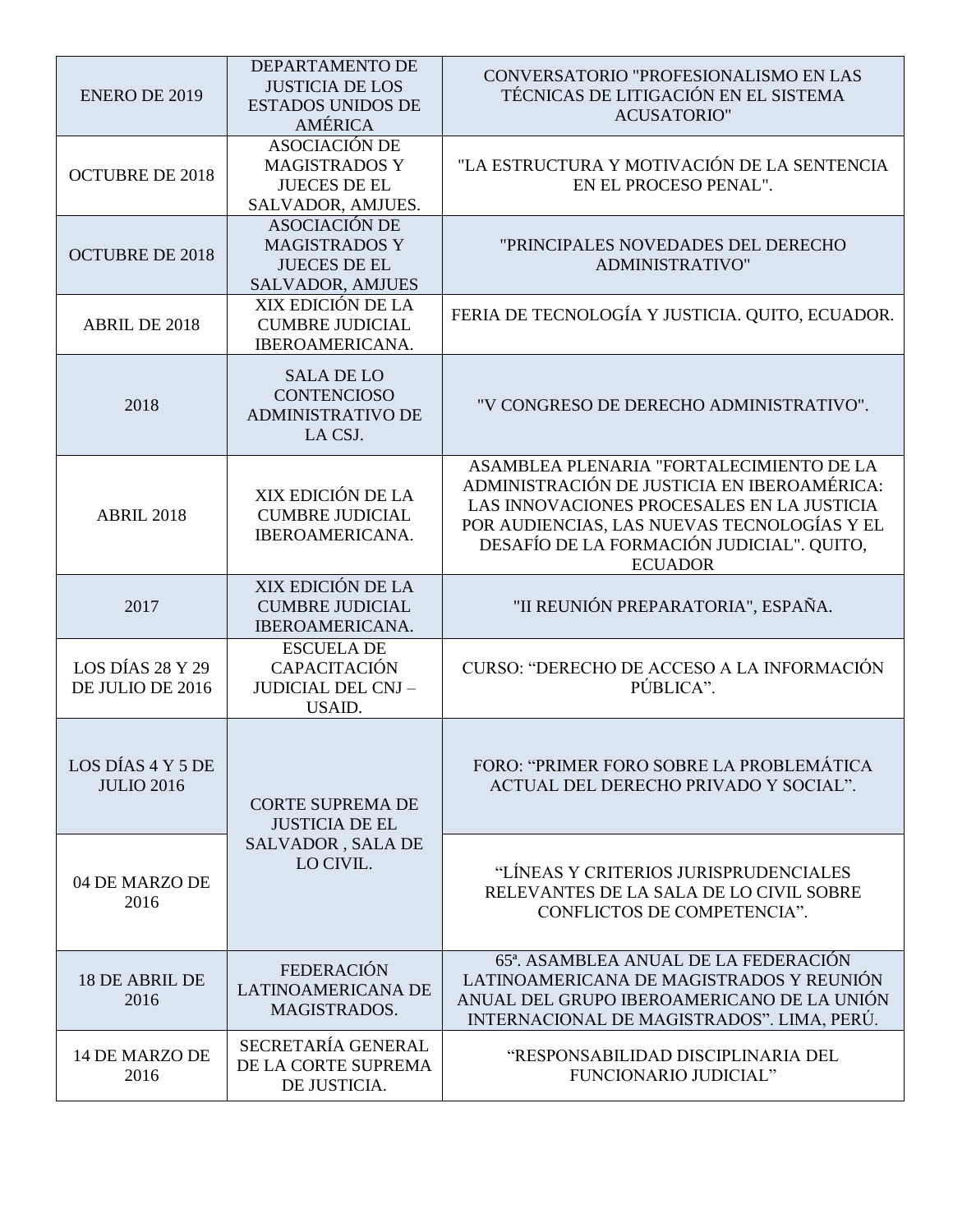| <b>30 DE ABRIL DE</b><br>2016     | <b>AJUCHAES</b>                                                                                    | "LEY ESPECIAL CONTRA LOS DELITOS INFORMÁTICOS<br>Y CONEXOS".                                                                                                                                     |
|-----------------------------------|----------------------------------------------------------------------------------------------------|--------------------------------------------------------------------------------------------------------------------------------------------------------------------------------------------------|
| <b>26 DE NOVIEMBRE</b><br>DE 2015 |                                                                                                    | "ALIMENTOS Y SU EJECUCIÓN".                                                                                                                                                                      |
| 02 DE DICIEMBRE<br>DE 2015        | <b>CNJ - USAID - FUSADES</b>                                                                       | "INCIDENCIA DE LA JURISPRUDENCIA EN LA<br>ELECCIÓN DE MAGISTRADOS DE LA CSJ.                                                                                                                     |
| <b>24 DE NOVIEMBRE</b><br>DE 2015 | <b>CSJ - UNIDAD DE</b><br>GÉNERO.                                                                  | "POR UNA ADMINISTRACIÓN DE JUSTICIA, LIBRE DE<br>VIOLENCIA DE LAS MUJERES, CON ÉNFASIS EN<br>VIOLENCIA SEXUAL".                                                                                  |
| <b>18 DE NOVIEMBRE</b><br>DE 2015 | <b>ASAMBLEA</b><br>LEGISLATIVA -<br><b>COMISION DE LA</b><br><b>MUJER E IGUALDAD DE</b><br>GÉNERO. | "MODERNIZACIÓN DE LA ADMINISTRACIÓN DE<br>JUSTICIA: DESAFÍOS DE LA NUEVA JURISDICCIÓN<br>PARA EL DERECHO DE LAS MUJERES A UNA VIDA<br>LIBRE DE VIOLENCIA".                                       |
| <b>17 DE NOVIEMBRE</b><br>DE 2015 | <b>FONDO AMBIENTAL DE</b><br>EL SALVADOR -<br><b>FONAES - GOBIERNO DE</b><br><b>EL SALVADOR</b>    | "EL ROL DE LOS FONDOS AMBIENTALES, UNA<br>PERSPECTIVA COMPARADA; Y LA APLICACIÓN DE LA<br>RESPONSABILIDAD AMBIENTAL, EN EL MARCO DE<br>CREACIÓN DE LOS NUEVOS TRIBUNALES<br><b>AMBIENTALES".</b> |
| <b>22 DE OCTUBRE</b><br>DE 2015   | $USAID - CNJ - CSJ.$                                                                               | "CÓDIGO DE ÉTICA JUDICIAL: LAS REGLAS DE LAS<br>ACTUACIONES, PROMOVIENDO UN SISTEMA DE<br><b>GESTIÓN DE ETICA JUDICIAL".</b>                                                                     |
| <b>2 DE OCTUBRE DE</b><br>2015    |                                                                                                    | "PROGRAMA ESPECIALIZADO DE GESTIÓN DEL<br>DESPACHO JUDICIAL".                                                                                                                                    |
| <b>13 DE OCTUBRE</b><br>DE 2015   | <b>AJUPES</b>                                                                                      | "ANÁLISIS DE LA SENTENCIA QUE DECLARA GRUPOS<br>TERRORISTAS A PANDILLAS DENOMINADAS MS Y 18".                                                                                                    |
| 22 DE JULIO DE<br>2015            | <b>USAID - CSJ</b>                                                                                 | "LA IMPORTANCIA DE LA ÉTICA JUDICIAL EN LA<br>SOCIEDAD ACTUAL".                                                                                                                                  |
| DEL 08 AL 10 DE<br>ABRIL DE 2015  | <b>FLAM - MÉRIDA</b><br>YUCATÁN, MEXICO.                                                           | 64 ASAMBLEA GENERAL ORDINARIA DE LA<br>FEDERACIÓN LATINOAMERICANA DE MAGISTRADOS.                                                                                                                |
| 20 DE MARZO DE<br>2015            | $USAID - UTE$                                                                                      | AVANCES DEL SISTEMA DE JUSTICIA EN LA<br>ATENCIÓN SIN ESTIGMA Y DISCRIMINACIÓN EN LA<br>INTERVENCIÓN EN VIOLENCIA BASADA EN GÉNERO".                                                             |
| 9 DE MARZO DE<br>2015             | CSJ - FUNDACIÓN<br><b>JUSTICIA Y GÉNERO -</b><br><b>OXFAM</b>                                      | POLÍTICA DE IGUALDAD DE GÉNERO" CSJ-<br>FUNDACIÓN JUSTICIA Y GÉNERO.                                                                                                                             |
| 20 DE ENERO DE<br>2015            |                                                                                                    | ANÁLISIS DE LA SITUACIÓN ACTUAL DE LAS<br>UNIDADES TÉCNICAS DE EVALUACIÓN Y SELECCIÓN.                                                                                                           |
| DE ABRIL-<br>AGOSTO 2015          |                                                                                                    | CURSO: ESPECIALIZADO DE GESTIÓN JUDICIAL:<br>MÓDULO I - MÓDULO VI.                                                                                                                               |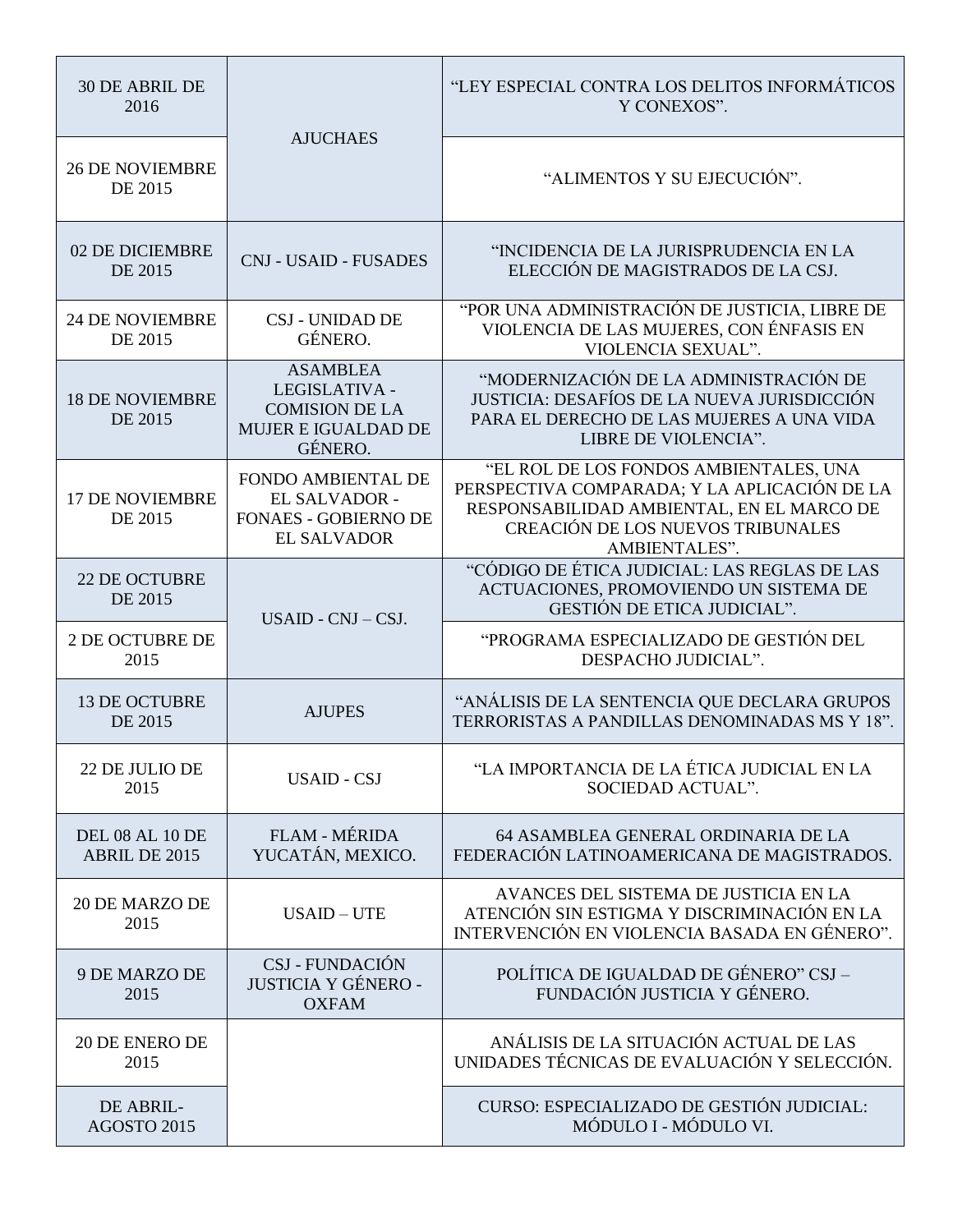| <b>JUNIO DE 2015</b>         |                                                | CURSO: "LA EJECUCIÓN FORZOSA DE LA SENTENCIA".                                                                       |
|------------------------------|------------------------------------------------|----------------------------------------------------------------------------------------------------------------------|
| <b>MAYO DE 2015</b>          |                                                | CURSO: "LA CUANTIFICACIÓN DEL DAÑO MORAL".                                                                           |
| FEBRERO DE 2013              | <b>ESCUELA DE</b>                              | TALLER: "REGISTRO DE BEBIDAS, ALIMENTOS,<br>SANITARIOS Y VALORACIÓN DE PRUEBAS DE<br>MEDICAMENTOS FALSIFICADOS".     |
| ABRIL DE 2013                | <b>CAPACITACIÓN</b><br><b>JUDICIAL DEL CNJ</b> | CURSO: "TRÁMITE DE LAS OBJECIONES EN EL<br>PROCESO DE FAMILIA".                                                      |
| <b>OCTUBRE DE 2012</b>       |                                                | TALLER: "DIAGNÓSTICO PARA DETECTAR<br>NECESIDADES DE CAPACITACIÓN EN EL ÁREA DE<br>DERECHO CORPORATIVO Y COMERCIAL". |
| <b>SEPTIEMBRE DE</b><br>2012 |                                                | TALLER: "DIAGNÓSTICO PARA DETECTAR<br>NECESIDADES DE CAPACITACIÓN EN EL ÁREA DE<br>DERECHO PRIVADO Y PROCESAL".      |
| <b>SEPTIEMBRE DE</b><br>2012 |                                                | <b>CURSO BÁSICO "MEDICAMENTOS Y</b><br>BIOTECNOLOGÍA".                                                               |
| AGOSTO DE 2012               |                                                | VIDEO CONFERENCIA "LA HIPOTECA<br>CENTROAMERICANA".                                                                  |
| 2011                         |                                                | VIDEO CONFERENCIA: "RETOS Y PERSPECTIVAS DE<br>LA MODERNIZACIÓN DE LA ADMINISTRACIÓN DE<br>JUSTICIA".                |
| 2010                         |                                                | "EL ROL DEL ÓRGANO JUDICIAL EN LA DEFENSA DE<br>LOS DERECHOS DE LOS CONSUMIDORES".                                   |
| 2010                         |                                                | CURSO: "LA EJECUCIÓN FORZOSA".                                                                                       |
| 2010                         | <b>SALA DE LO CIVIL DE</b>                     | DIPLOMADO EN DERECHO PROCESAL.                                                                                       |
| 2010                         | LA CSJ                                         | "EL PROCESO MONITORIO Y SU APLICACIÓN EN EL<br>PROCESO CIVIL Y MERCANTIL SALVADOREÑO".                               |
| <b>JUNIO DE 2009</b>         |                                                | <b>CURSO: "PRINCIPALES INSTITUCIONES DEL NUEVO</b><br>PROCESO CIVIL Y MERCANTIL".                                    |
| 2008-2009                    |                                                | DIPLOMADO DE ESPECIALIZACIÓN EN DERECHO DEL<br>MERCADO FINANCIERO. " MÓDULO I- MÓDULO VI".                           |
| 2008                         | <b>ESCUELA DE</b><br><b>CAPACITACIÓN</b>       | CONFERENCIA: "EL ROL DEL JUEZ EN EL NUEVO<br>PROCESO CIVIL Y MERCANTIL".                                             |
| 2007                         | <b>JUDICIAL-CNJ</b>                            | CONFERENCIA: "LEGISLACIÓN SOBRE INSOLVENCIA,<br>PROBLEMAS PRÁCTICOS Y ACTUACIONES<br><b>JUDICIALES".</b>             |
| 2007                         |                                                | CURSO DE DERECHO DE INTEGRACIÓN<br>CENTROAMERICANA.                                                                  |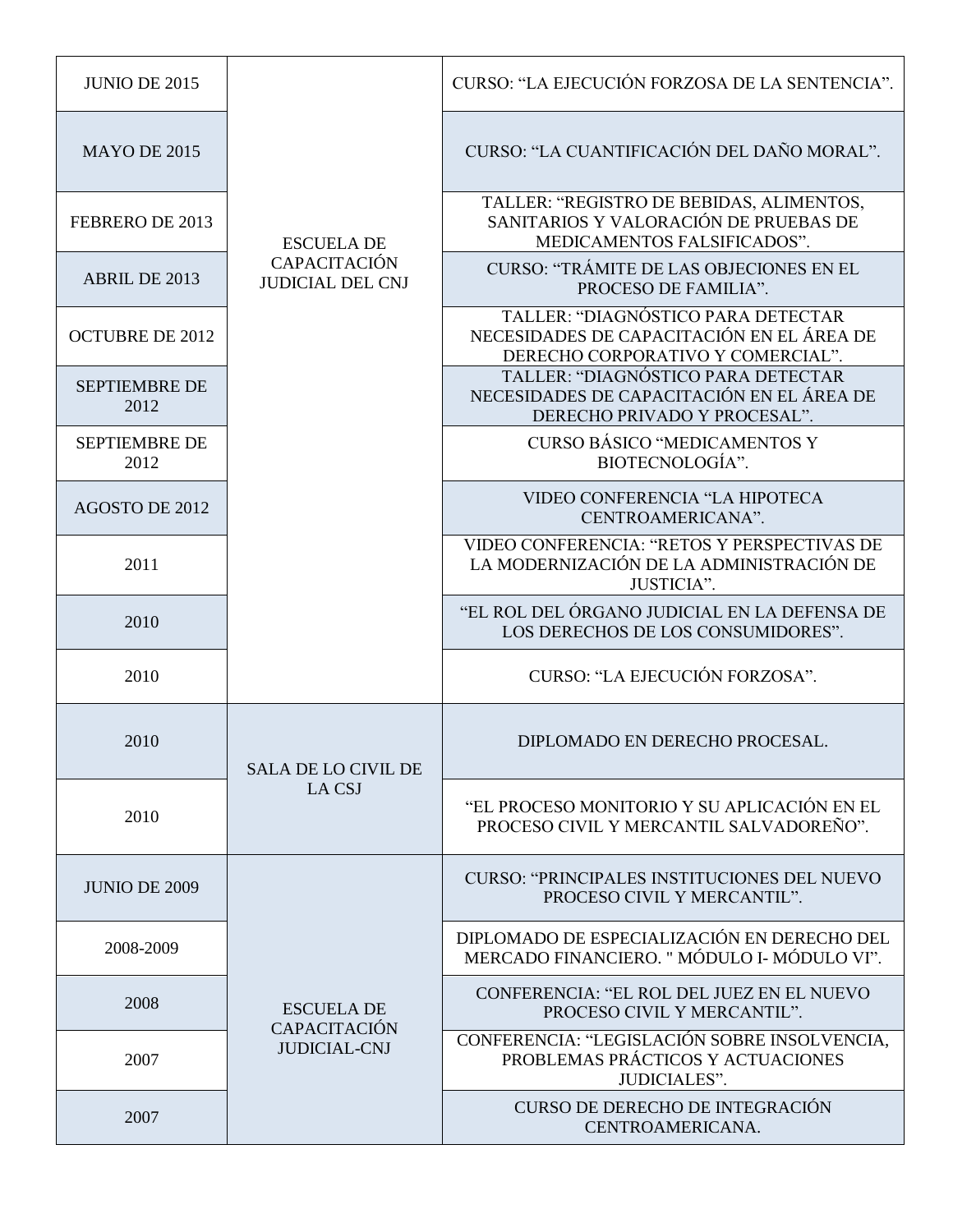| 2007 |                                                                 | <b>CURSO "DERECHOS DEL CONSUMIDOR Y JUICIOS</b><br>COLECTIVOS".                      |
|------|-----------------------------------------------------------------|--------------------------------------------------------------------------------------|
| 2007 |                                                                 | <b>CURSO SOBRE "CONTRATOS MODERNOS".</b>                                             |
| 2007 |                                                                 | CURSO SOBRE "RESPONSABILIDAD CIVIL Y SISTEMAS<br>DE RESPONSABILIDAD".                |
| 2007 |                                                                 | <b>CURSO SOBRE "DERECHO DE COMPETENCIA EN EL</b><br>SALVADOR".                       |
| 2006 |                                                                 | JORNADA DE DISCUSIÓN SOBRE "LAS NULIDADES<br>PROCESALES".                            |
| 2006 |                                                                 | TALLER DE "DIAGNÓSTICO DE NECESIDADES DE<br>CAPACITACIÓN EN EL ÁREA CONSTITUCIONAL". |
| 2005 |                                                                 | TALLER SOBRE "IMPLICACIONES DEL CAFTA EN<br>MATERIA MERCANTIL".                      |
| 2005 | <b>ESCUELA DE</b><br><b>CAPACITACIÓN</b><br><b>JUDICIAL-CNJ</b> | TALLER SOBRE "LA FIRMA ELECTRÓNICA".                                                 |
| 2005 |                                                                 | <b>CURSO "EL PROCESO POR AUDIENCIA Y LOS</b><br>PRINCIPIOS RECTORES".                |
| 2005 |                                                                 | SEMINARIO SOBRE OBSERVANCIA DE LOS DERECHOS<br>DE PROPIEDAD INTELECTUAL.             |
| 2004 |                                                                 | CURSO "LA PRUEBA EN EL DERECHO LABORAL".                                             |
| 2004 |                                                                 | <b>CURSO SOBRE "INTERROGATORIO Y OBJECIONES EN</b><br>EL JUICIO ORAL"                |
| 2004 |                                                                 | CURSO SOBRE "LÓGICA JUDICIAL"                                                        |
| 2003 |                                                                 | <b>CURSO SOBRE "TENDENCIAS MODERNAS DEL</b><br>DERECHO DE TRABAJO"                   |
| 2003 |                                                                 | CURSO SOBRE "RELACIÓN JURÍDICA Y DERECHO<br><b>SUBJETIVOS"</b>                       |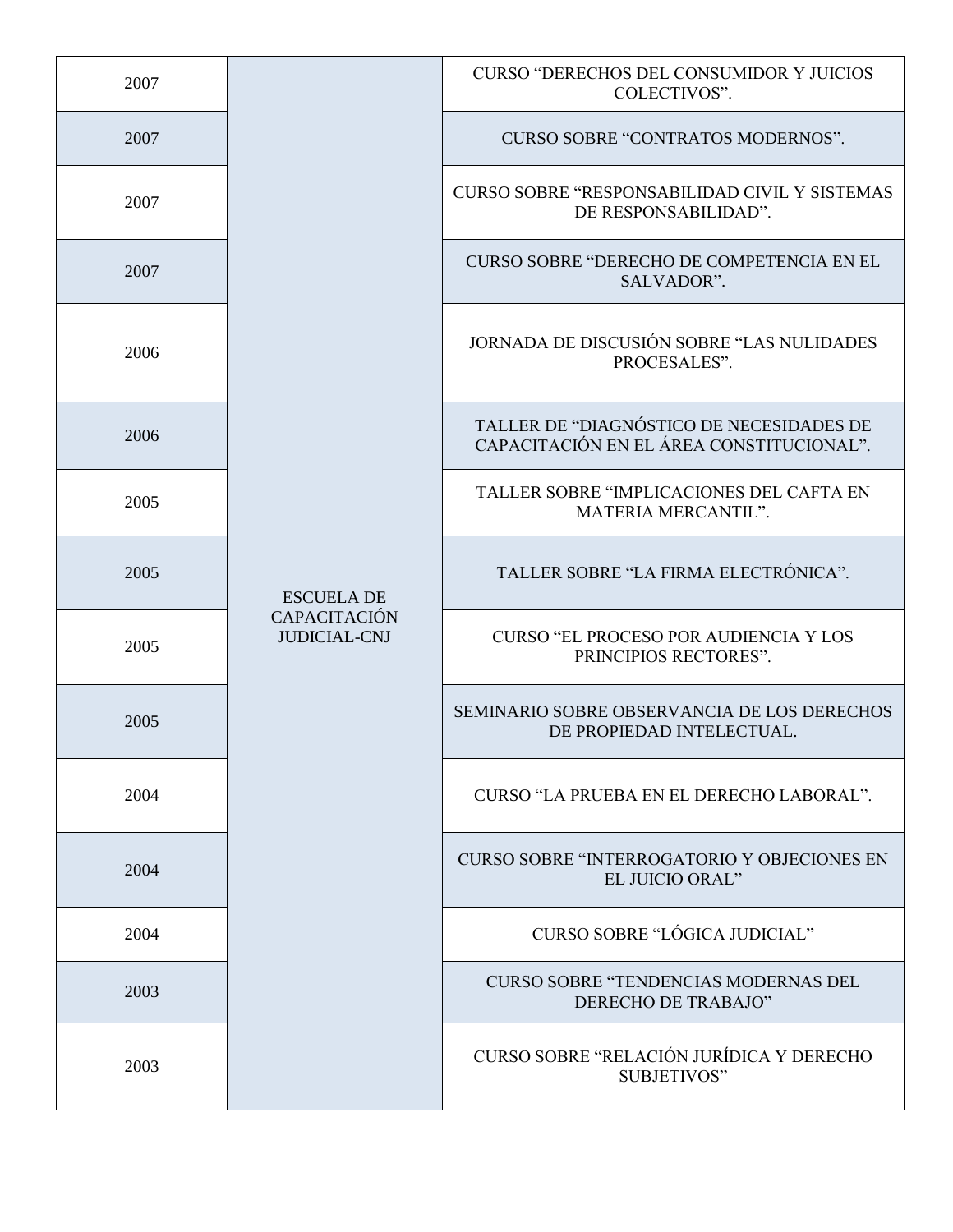|      |                                            | "CURSO BÁSICO DE RESOLUCIÓN ALTERNATIVA DE                                                                     |
|------|--------------------------------------------|----------------------------------------------------------------------------------------------------------------|
| 2001 |                                            | CONFLICTO I-II.                                                                                                |
| 2001 |                                            | CURSO SOBRE "CONSTRUCCIÓN DE LA IDENTIDAD<br>MASCULINA"                                                        |
| 2000 |                                            | CURSO SOBRE "GÉNERO, VIOLENCIA Y DERECHO I-IV"                                                                 |
| 1999 |                                            | SOBRE "NULIDAD, EXCEPCIONES Y PRESCRIPCIONES"                                                                  |
| 1999 |                                            | <b>CURSO SOBRE "CONCILIACIÓN EN MATERIA</b><br>LABORAL"                                                        |
| 1999 |                                            | DIPLOMA DEL CURSO SOBRE "PROBLEMAS ACTUALES<br>EN EL DERECHO DE SOCIEDADES"                                    |
| 1999 |                                            | CURSO SOBRE "DEMANDA, CONTESTACIÓN Y<br><b>EXCEPCIONES LABORALES"</b>                                          |
| 1998 |                                            | CURSO SOBRE "MEDIOS DE PRUEBA Y SISTEMAS DE<br>VALORACIÓN DE LA PRUEBA EN EL PROCESO<br>LABORAL"               |
| 1998 |                                            | CURSO SOBRE "TÉCNICAS DE ORALIDAD PARA<br><b>JUECES DE PAZ "</b>                                               |
| 1996 |                                            | CURSO SOBRE "DERECHO PENAL I, CICLO I - III".                                                                  |
| 1997 |                                            | CURSO SOBRE "DERECHO PROCESAL PENAL I - III.                                                                   |
| 1997 |                                            | CURSO SOBRE "EL ROL DEL JUEZ DE PAZ, CON EL<br>NUEVO CÓDIGO PROCESAL PENAL"                                    |
| 1996 | <b>ESCUELA DE</b>                          | CURSO SOBRE "DERECHOS HUMANOS CICLO I - IV".                                                                   |
| 1996 | <b>CAPACITACIÓN</b><br><b>JUDICIAL-CNJ</b> | CURSO SOBRE "VIOLENCIA INTRAFAMILIAR CICLO I-".                                                                |
| 1996 |                                            | CURSO SOBRE "JUSTICA Y GÉNERO" ECJ.                                                                            |
| 1995 |                                            | CURSO SOBRE "DERECHO CONSTITUCIONAL".                                                                          |
| 1995 |                                            | CURSO SOBRE" ÁREA DE EDUCACIÓN DIFERENCIADA<br>PARA JUECES DE PAZ, CICLO I - II".                              |
| 1995 |                                            | DIPLOMA DEL CURSO: "EDUCACIÓN CONTINUADA<br>PARA JUECES DE PAZ SOBRE EL PROYECTO DE<br>CÓDIGO PROCESAL PENAL". |
| 1995 |                                            | DIPLOMA DEL CURSO SOBRE "DERECHO PROCESAL<br>DE FAMILIA".                                                      |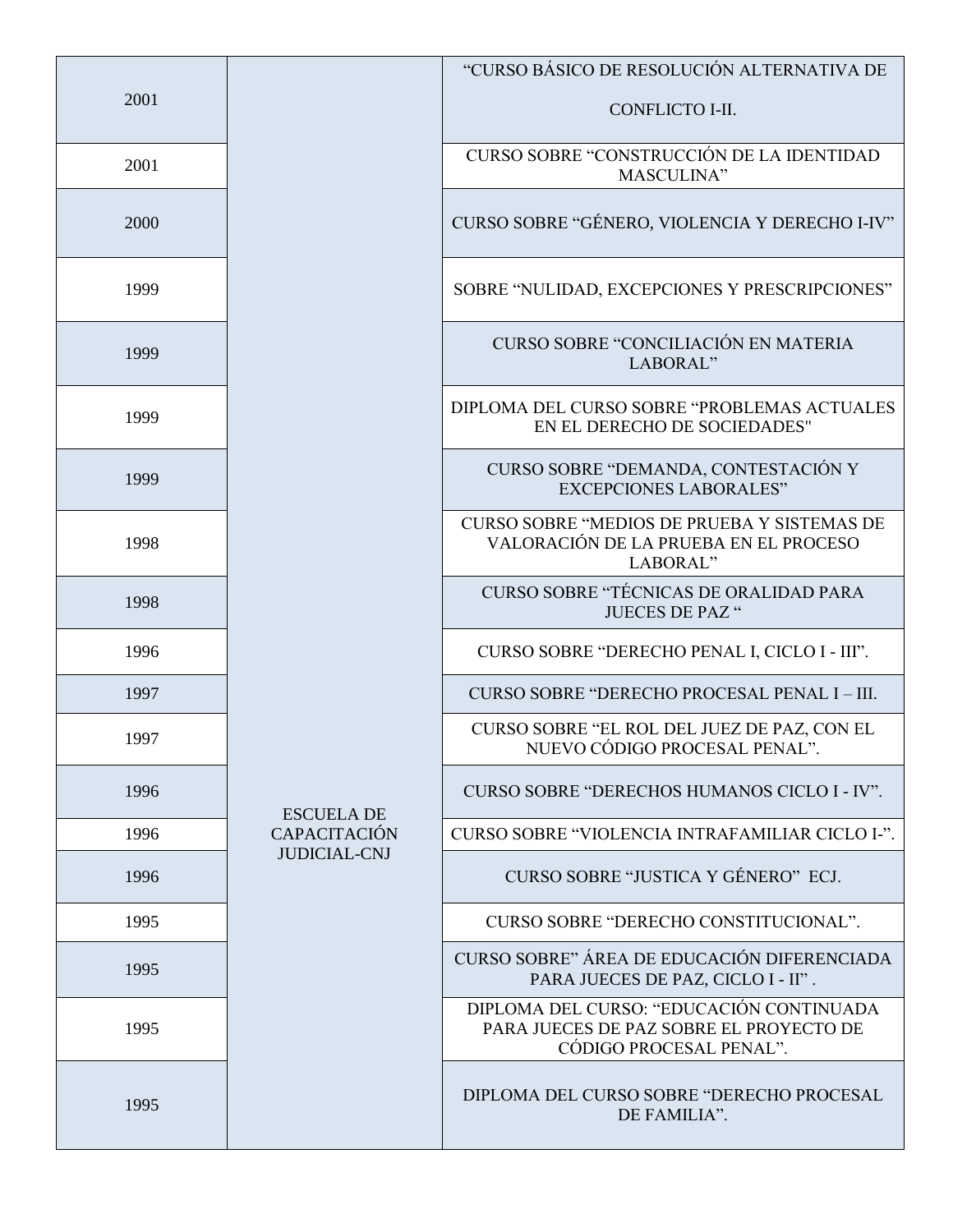| 1994                                             | <b>ESCUELA DE</b><br><b>CAPACITACIÓN</b><br><b>JUDICIAL-CNJ</b>                                                                                | <b>CURSO SOBRE "LA APLICACIÓN DE LAS NORMAS</b><br>NACIONALES E INTERNACIONALES DE PROTECCIÓN<br>DE LOS DERECHO HUMANOS EN EL SISTEMA<br><b>JUDICIAL DE EL SALVADOR".</b>                              |
|--------------------------------------------------|------------------------------------------------------------------------------------------------------------------------------------------------|--------------------------------------------------------------------------------------------------------------------------------------------------------------------------------------------------------|
| <b>DEL 10 AL 31 DE</b><br><b>OCTUBRE DE 2014</b> | <b>RED IBEROAMERICANA</b><br><b>DE ESCUELAS</b><br><b>JUDICIALES RIAEJ - ECJ-</b><br>CNJ.                                                      | DIPLOMA DEL CICLO IBEROAMERICANO DE<br>VIDEOCONFERENCIAS SOBRE EL NUEVO PROCESO<br>CIVIL EN IBEROAMÉRICA.                                                                                              |
| 27 DE ABRIL AL 01<br>DE MAYO DE 2014             | <b>FLAM - SANTO</b><br>DOMINGO, REPUBLICA<br>DOMINICANA.                                                                                       | 63 ASAMBLEA GENERAL ORDINARIA DE LA<br>FEDERACIÓN LATINOAMERICANA DE MAGISTRADOS.                                                                                                                      |
| DEL 5 AL 9 DE<br><b>MAYO DE 2013</b>             | <b>FLAM - SANTIAGO DE</b><br>CHILE.                                                                                                            | 62 ASAMBLEA GENERAL ORDINARIA DE LA<br>FEDERACIÓN LATINOAMERICANA DE MAGISTRADOS<br>$-$ FLAM.                                                                                                          |
| FEBRERO DE 2013                                  | TRIBUNAL DE ÉTICA<br><b>GUBERNAMENTAL</b>                                                                                                      | "PRINCIPIOS Y VALORES ÉTICOS DE LOS SERVIDORES<br>PÚBLICOS, CON ESPECIAL ÉNFASIS EN LA ÉTICA<br>JUDICIAL". POR DOCTOR FRANCISCO MARTÍNEZ<br>ESPINOZA, MAGISTRADO JUEZ DE PALMA DE<br>MALLORCA, ESPAÑA. |
| 2013                                             | <b>CORTE</b><br><b>CENTROAMERICANA</b><br><b>DE JUSTICIA - AJUPES</b>                                                                          | DIPLOMA DEL SEMINARIO TALLER: "LA<br>COMPETENCIA DEL JUEZ SALVADOREÑO EN EL<br>DERECHO COMUNITARIO". "LA CONSULTA<br>PREJUDICIAL".                                                                     |
| 2013                                             | <b>CORTE</b><br><b>CENTROAMERICANA</b><br>DE JUSTICIA - CONSEJO<br><b>NACIONAL DE LA</b><br><b>JUDICATURA - UNIÓN</b><br><b>EUROPEA - Y LA</b> | DIPLOMA DEL SEMINARIO "EL DERECHO<br>COMUNITARIO CENTROAMERICANO".                                                                                                                                     |
|                                                  | SG/SICA                                                                                                                                        |                                                                                                                                                                                                        |
| 2013                                             | DEPARTAMENTO DE<br><b>JUSTICIA DE LOS</b><br><b>ESTADOS UNIDOS DE</b><br>AMÉRICA A TRAVÉS DE<br><b>OPDAT - DEA - AMJUES</b>                    | DIPLOMA DEL SEMINARIO "ANÁLISIS Y PRÁCTICA DE<br>LA LEY DE INTERVENCIONES TELEFÓNICAS".                                                                                                                |
| 2013                                             | SUPERINTENDENCIA DE<br><b>COMPETENCIA -</b><br>DEFENSORÍA DEL<br>CONSUMIDOR - CNJ.                                                             | DIPLOMADO DE DERECHO DE COMPETENCIA,<br>DESARROLLADO EN COORDINACIÓN CON LA<br>SUPERINTENDENCIA DE COMPETENCIA Y<br>DEFENSORÍA DEL CONSUMIDOR.                                                         |
| <b>MAYO 2013</b>                                 | N/A                                                                                                                                            | MONOGRAFÍA: "EL DERECHO COMPARADO EN<br>MATERIA DE COMPETENCIA Y PROTECCIÓN AL<br>CONSUMIDOR EN EL SALVADOR, ESTADOS UNIDOS Y<br>ESPAÑA", PARA OPTAR AL DIPLOMADO EN DERECHO<br>DE COMPETENCIA.        |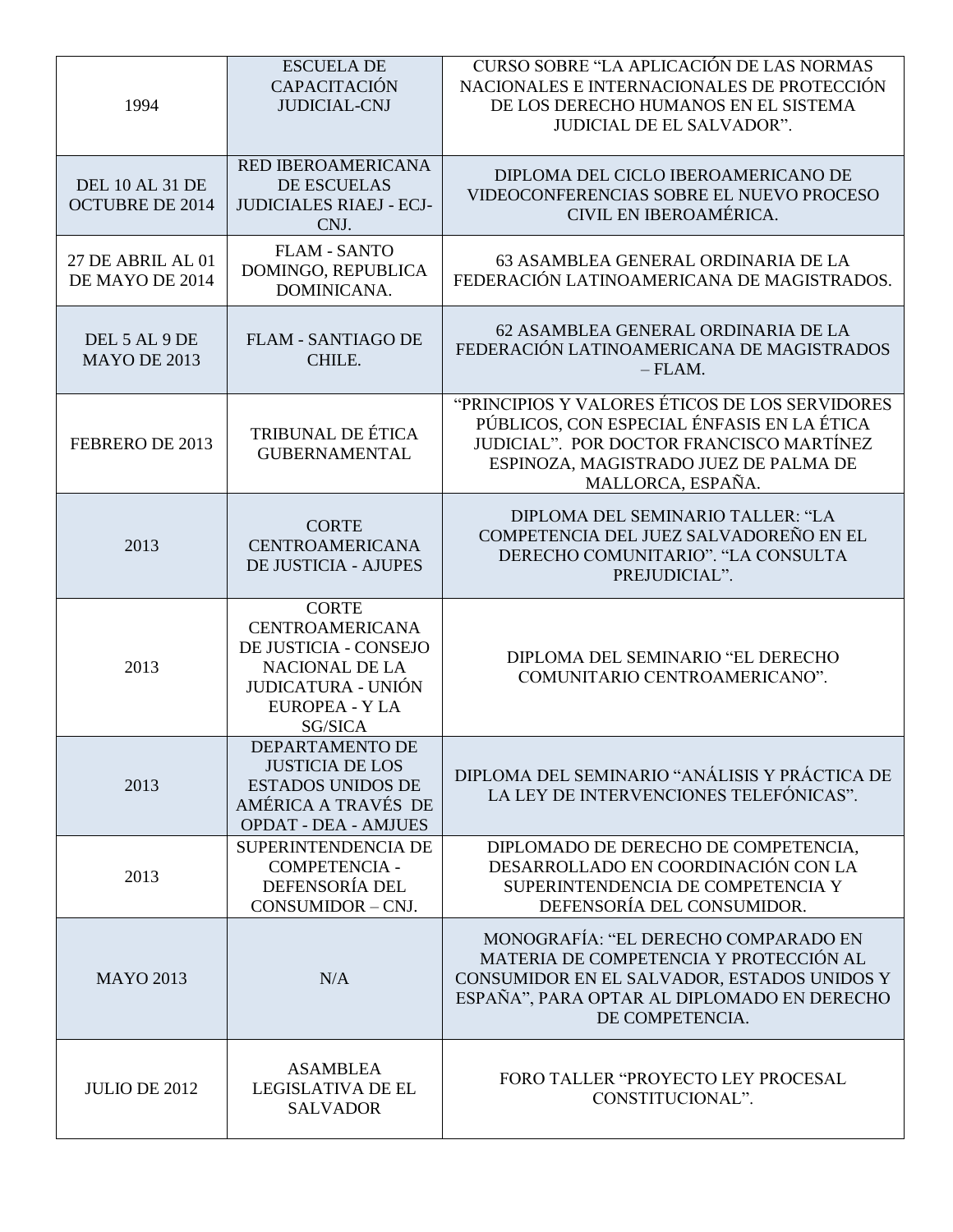| ABRIL DE 2012                              | <b>FLAM</b>                                                                              | PROCLAMACIÓN DEL GOBIERNO DE PUERTO RICO, EN<br>LA ASAMBLEA ANUAL DE LA FEDERACIÓN<br>LATINOAMERICANA DE MAGISTRADOS - FLAM.                                                                        |
|--------------------------------------------|------------------------------------------------------------------------------------------|-----------------------------------------------------------------------------------------------------------------------------------------------------------------------------------------------------|
| <b>JUNIO DE 2012</b>                       | <b>SALA DE LO</b><br><b>CONSTITUCIONAL DE</b><br>LA CORTE SUPREMA DE<br><b>JUSTICIA.</b> | "DIFUSIÓN DE LA CONSTITUCIÓN". POR DOCTOR<br>FLORENTÍN MELÉNDEZ PADILLA, MAGISTRADO DE<br>LA SALA DE LO CONSTITUCIONAL DE LA HONORABLE<br>CORTE SUPREMA DE JUSTICIA.                                |
| 2011                                       | <b>ASEDAFAM</b>                                                                          | "LA PRUEBA TESTIMONIAL E INTERROGATORIO<br>DIRECTO EN EL CÓDIGO PROCESAL CIVIL Y<br>MERCANTIL Y SU APLICACIÓN EN LOS PROCESOS DE<br>FAMILIA".                                                       |
| 2011                                       | CSJ - CNJ                                                                                | SEMINARIO SOBRE GESTIÓN ADMINISTRATIVA.                                                                                                                                                             |
| 2010                                       |                                                                                          | "TÉCNICAS DE ORALIDAD".                                                                                                                                                                             |
| 2010                                       | <b>CORTE SUPREMA DE</b><br><b>JUSTICIA</b>                                               | "LA PERSPECTIVA DEL GÉNERO EN EL COMBATE DEL<br>CRIMEN INTERNACIONAL ORGANIZADO".                                                                                                                   |
| 2007                                       |                                                                                          | DIPLOMA: CONGRESO LATINOAMERICANO DE<br>RECURSOS HUMANOS UN SOCIO ESTRATÉGICO ANTE<br>LA GLOBALIZACIÓN.                                                                                             |
| 2010                                       | <b>CSJ - PROYECTO DE</b><br>MODERNIZACION DEL<br>ORGANO JUDICIAL                         | DIPLOMA DEL CURSO SOBRE "DERECHO AMBIENTAL:<br>DISCIPLINA JURÍDICA EN DESARROLLO Y<br>EVOLUCIÓN".                                                                                                   |
| <b>DEL 14 AL 18 DE</b><br><b>MAYO 2007</b> |                                                                                          | DIPLOMA: CURSO INTENSIVO DE GESTIÓN JUDICIAL.                                                                                                                                                       |
| 2009                                       | <b>FLAM - AMJUES</b>                                                                     | DIPLOMA DEL SEGUNDO CONGRESO<br>LATINOAMERICANO POR LA INDEPENDENCIA<br><b>JUDICIAL.</b>                                                                                                            |
| <b>NOVIEMBRE 2008</b>                      | N/A                                                                                      | MONOGRAFÍA: "EL LAVADO DE DINERO Y SUS<br>CARACTERÍSTICAS". PARA OPTAR AL DIPLOMADO EN<br>DERECHO DEL MERCADO FINANCIERO.                                                                           |
| 2008                                       | N/A                                                                                      | <b>JORNADAS TALLER DEL PROCESO PARTICIPATIVO</b><br>PARA LA ELABORACIÓN DE LA PIG Y PLAN DE<br>ACCIÓN ÓRGANO JUDICIAL.                                                                              |
| 2008                                       | N/A                                                                                      | PROPIEDAD INTELECTUAL MICROSOFT.                                                                                                                                                                    |
| 2008                                       | <b>GERENTE DE ASUNTOS</b><br><b>CORPORATIVOS DE</b><br>PFIZER PARA<br>CENTROAMÉRICA.     | LA IMPORTANCIA DE LA PROPIEDAD INTELECTUAL<br>PARA LA INDUSTRIA FARMACÉUTICA Y LA<br>IMPLEMENTACIÓN DE DATOS DE PRUEBA Y OTROS<br>ASPECTOS DE PATENTES A LA LUZ DEL DR-CAFTA.<br>POR EVA BERKOVICS. |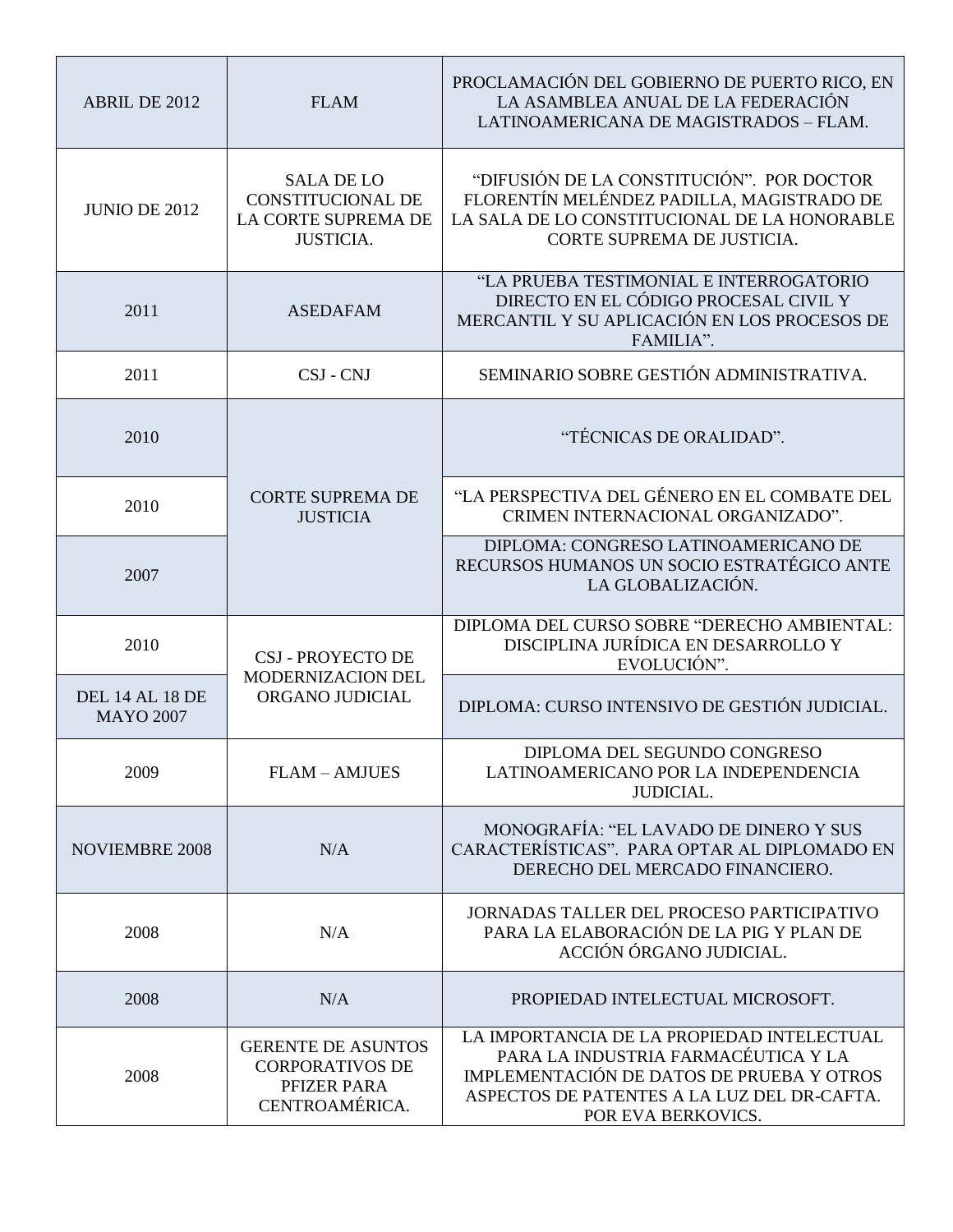| 2008 | MARIO LOAIZA,<br><b>ABOGADO</b><br><b>ESPECIALISTA EN</b><br><b>PROPIEDAD</b><br>INTELECTUAL.                                                     | PARÁMETROS PARA LA IDENTIFICACIÓN DE ROPA<br>FALSIFICADA, POR MARIO LOAIZA.                                               |
|------|---------------------------------------------------------------------------------------------------------------------------------------------------|---------------------------------------------------------------------------------------------------------------------------|
| 2008 | ICE US. EMBASY IN EL<br>SALVADOR.                                                                                                                 | MANUAL DEL INVESTIGADOR, POR SR. GALIN<br>HERNÁNDEZ.                                                                      |
| 2008 | <b>FUSADES - USAID</b>                                                                                                                            | FORO: ANÁLISIS DE NUEVAS LEYES MERCANTILES:<br>LEY DE RECUPERACIÓN EMPRESARIAL Y QUIEBRA Y<br>LEY DE PRENDA ESPECIAL.     |
| 2008 | <b>FUSADES - USAID</b>                                                                                                                            | FORO: ANÁLISIS DE NUEVAS LEYES MERCANTILES:<br>LEY DE REESTRUCTURACIÓN EMPRESARIAL Y<br>QUIEBRA Y LEY DE PRENDA ESPECIAL. |
| 2008 | <b>FEDAES</b>                                                                                                                                     | 10ª. CONVENCIÓN NACIONAL DE ABOGADOS<br>DENOMINADA "LIC. JOSÉ NESTOR MAURICIO<br>CASTANEDA SOTO".                         |
| 2008 | FLAM, CAMPECHE<br><b>MÉXICO</b>                                                                                                                   | 57° ASAMBLEA GENERAL ORDINARIA DE LA<br>FEDERACIÓN LATINOAMERICANA DE MAGISTRADOS.                                        |
| 2008 | <b>ASOCIACIÓN</b><br>SALVADOREÑA DE<br><b>PROPIEDAD</b><br>INTELECTUAL (ASPI).                                                                    | PROPIEDAD INTELECTUAL-RETOS Y<br>OPORTUNIDADES; POR EL LIC. DANILO RODRÍGUEZ<br>VILLAMIL.                                 |
| 2008 | <b>JABES RESEARCHS</b>                                                                                                                            | ESTUDIO SOBRE "EL IMPACTO DE LA PIRATERÍA Y<br>FALSIFICACIÓN DE EL ÁREA METROPOLITANA DE<br>SAN SALVADOR".                |
| 2008 | <b>CONSULTOR</b><br><b>INTERNACIONAL DE</b><br>ÉTICA PÚBLICA Y<br>GUBERNAMENTAL.                                                                  | IMPORTANCIA DE LA ÉTICA EN LA FORMACIÓN<br>PROFESIONAL, POR LIC. HIRAM R. MORALES LUGO.                                   |
| 2008 | <b>DIRECTOR DEL</b><br><b>PROGRAMA</b><br><b>ANTIFALSIFICACIÓN</b><br>LATINOAMERICANA.                                                            | <b>INVESTIGACIÓN DE DELITOS DE PROPIEDAD</b><br>INTELECTUAL E IDENTIFICACIÓN DE PRODUCTOS<br>FALSOS, POR CARL RISHEIM.    |
| 2008 | <b>ESCUELA DE</b><br>CAPACITACIÓN<br><b>JUDICIAL DEL CNJ - CSJ</b><br>- CORTE<br><b>CENTROAMERICANA</b><br>DE JUSTICIA, PAIRCA,<br>UNIÓN EUROPEA. | DIPLOMA: PROGRAMA DE ESTUDIOS DE DERECHO DE<br>INTEGRACIÓN CENTROAMERICANA.                                               |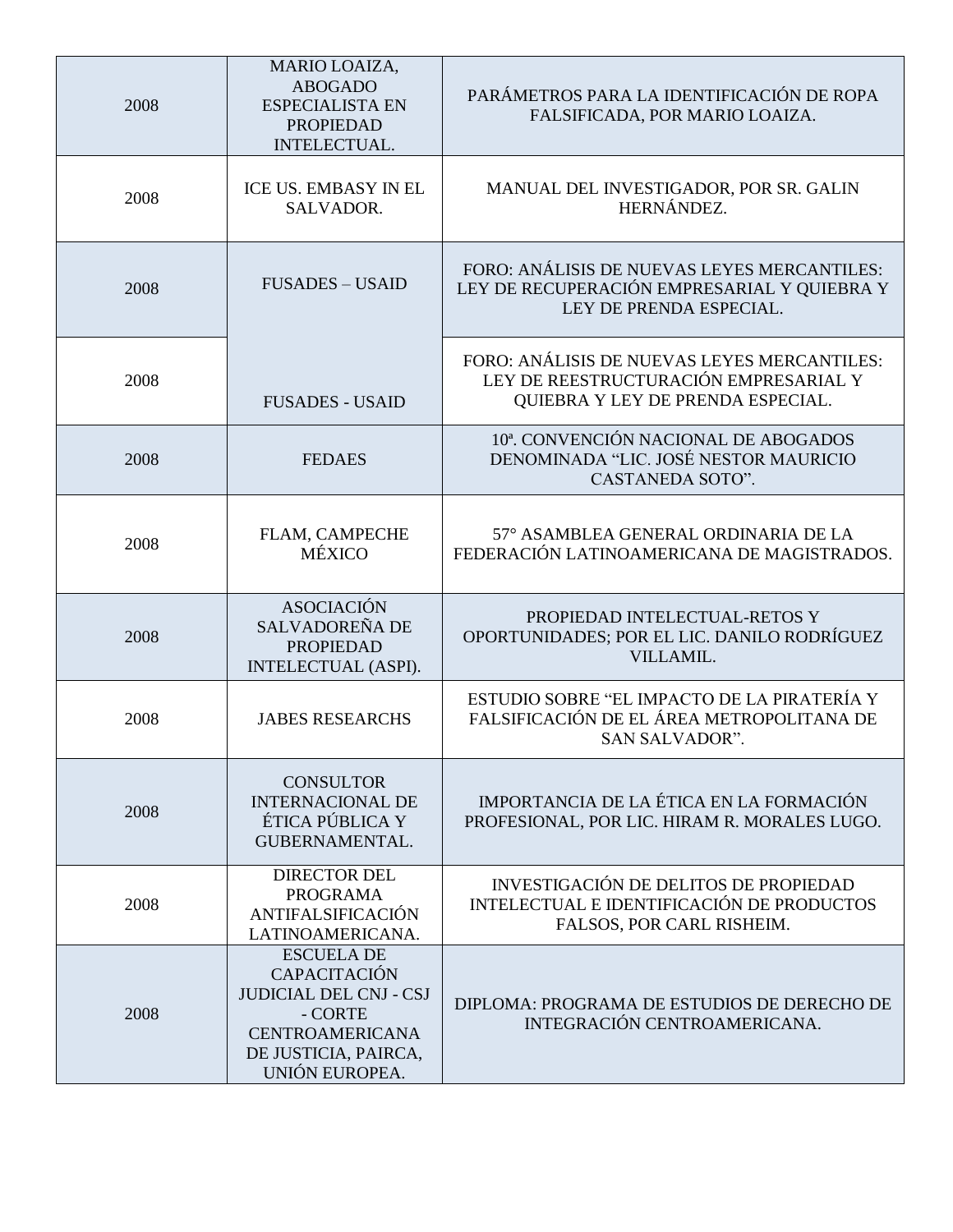| 2008 | <b>CENTRO DE</b><br><b>FORMACIÓN DE LA</b><br><b>COOPERACIÓN</b><br>ESPAÑOLA, EN SANTA<br>CRUZ DE LA SIERRA,<br><b>BOLIVIA.</b>                                                                                                  | DIPLOMA DEL SEMINARIO SOBRE LA DEFENSA DE LA<br>COMPETENCIA Y LOS JUECES.                                              |
|------|----------------------------------------------------------------------------------------------------------------------------------------------------------------------------------------------------------------------------------|------------------------------------------------------------------------------------------------------------------------|
| 2007 | <b>FLAM</b>                                                                                                                                                                                                                      | DIPLOMA DE LA JORNADA SOBRE INDEPENDENCIA<br><b>JUDICIAL Y SEGURIDAD JURÍDICA. BUENOS AIRES</b><br>ARGENTINA.          |
| 2007 | <b>FLAM</b>                                                                                                                                                                                                                      | DIPLOMA DE LA ASAMBLEA ORDINARIA DE LA<br>FEDERACIÓN LATINOAMERICANA DE MAGISTRADOS,<br><b>BUENOS AIRES ARGENTINA.</b> |
| 2007 | CSJ - UNIDAD TÉCNICA<br><b>CENTRAL</b>                                                                                                                                                                                           | DIPLOMA SOBRE EL TALLER DE ATENCIÓN A LAS<br>PERSONAS USUARIAS DEL SISTEMA DE<br>ADMINISTRACIÓN DE JUSTICIA.           |
| 2007 | N/A                                                                                                                                                                                                                              | DIPLOMA DEL TALLER DE INDUCCIÓN "EL CENTRO<br>JUDICIAL INTEGRADO, NUEVO MODELO DE GESTIÓN<br>JUDICIAL".                |
| 2007 | <b>CORTE</b><br><b>CENTROAMERICANA</b><br>DE JUSTICIA, CORTE<br><b>SUPREMA DE JUSTICA</b><br>DE EL SALVADOR Y<br>PROGRAMA DE APOYO<br>A LA INTEGRACIÓN<br><b>REGIONAL</b><br><b>CENTROAMERICANA</b><br>(PAIRCA-UNIÓN<br>EUROPEA) | DIPLOMA: NORMATIVA JURÍDICA DEL SISTEMA DE LA<br>INTEGRACIÓN CENTRO AMERICANA Y CONSULTA<br>PREJUDICIAL.               |
| 2007 | SUPERINTENDENCIA DE<br><b>COMPETENCIA -</b><br><b>ESCUELA DE</b><br>CAPACITACIÓN<br><b>JUDICIAL DEL CNJ</b>                                                                                                                      | SEMINARIO DERECHO DE COMPETENCIA.                                                                                      |
| 2007 | $FEPADE - CSJ.$                                                                                                                                                                                                                  | DIPLOMADO EN GESTIÓN MODERNA DE RECURSOS<br>HUMANOS MÓDULO I- MÓDULO VI.                                               |
| 2007 |                                                                                                                                                                                                                                  | DIPLOMA DEL CURSO DE MICROSOFT WINDOWS XP.                                                                             |
| 2007 | N/A                                                                                                                                                                                                                              | DIPLOMA DEL CURSO DE MICROSOFT WORD XP.                                                                                |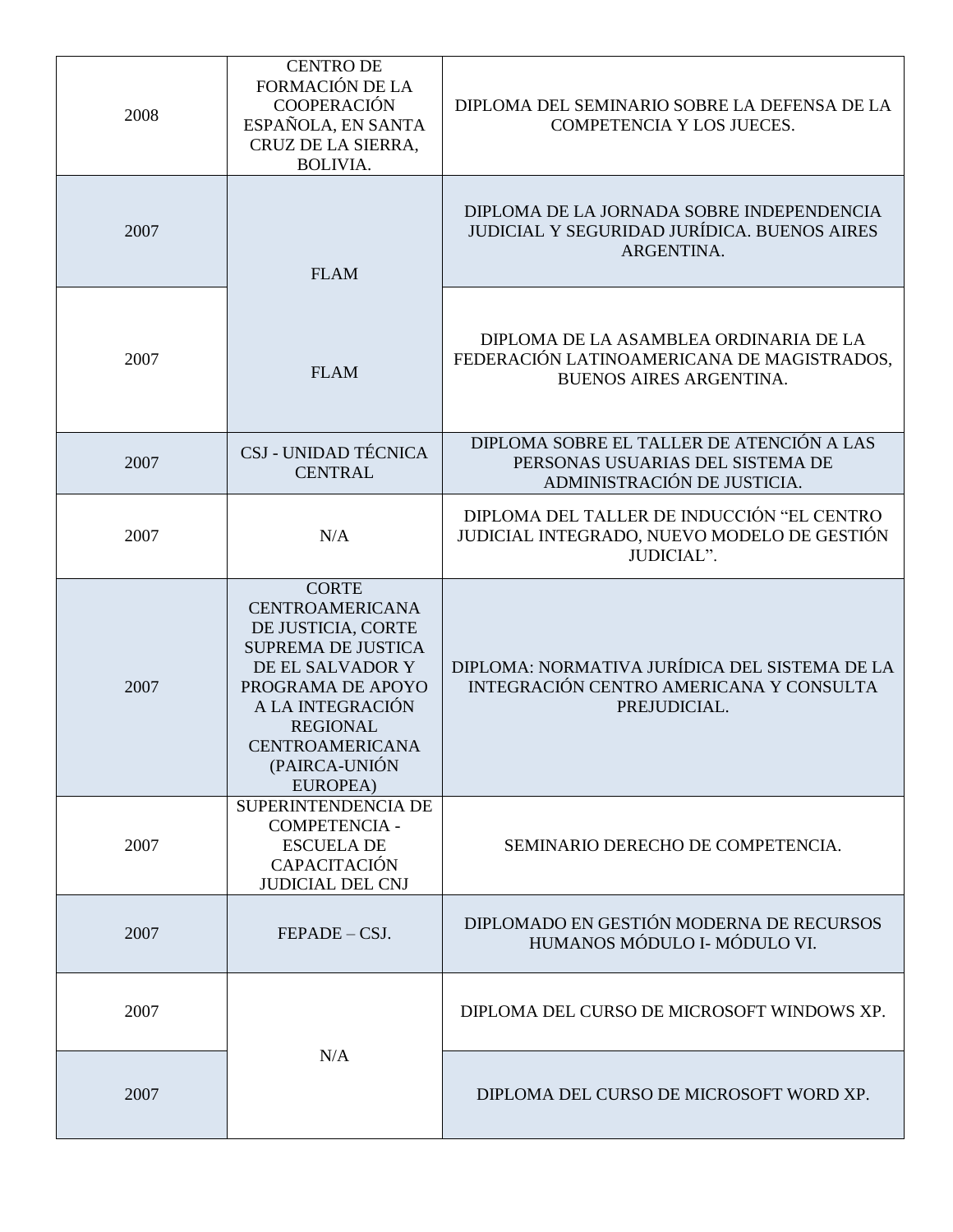| 2007 |                                                                                                                                                                | CURSO DE MICROSOFT EXCEL XP.                                                    |
|------|----------------------------------------------------------------------------------------------------------------------------------------------------------------|---------------------------------------------------------------------------------|
| 2007 |                                                                                                                                                                | DIPLOMA DEL CURSO DE INTERNET EXPLORER.                                         |
| 2007 |                                                                                                                                                                | CURSO DE MICROSOFT POWER POINT XP.                                              |
| 2006 | <b>ESCUELA DE</b><br><b>CAPACITACIÓN</b><br><b>JUDICIAL DEL CNJ -</b><br>PROYECTO FORGAES -<br>UNIÓN EUROPEA.                                                  | DIPLOMA DEL CURSO BÁSICO DE DERECHO<br>AMBIENTAL.                               |
| 2006 | <b>ESCUELA DE</b><br><b>CAPACITACIÓN</b><br><b>JUDICIAL DEL CNJ -</b><br><b>UNIÓN EUROPEA</b>                                                                  | DIPLOMA DEL CURSO BÁSICO DE DERECHO<br>AMBIENTAL.                               |
| 2006 |                                                                                                                                                                | CURSO BÁSICO DE DERECHO AMBIENTAL.                                              |
| 2006 | <b>CORTE SUPREMA DE</b><br><b>JUSTICIA Y CENTRO DE</b><br><b>ESTUDIOS DE JUSTICIA</b><br>DE LAS AMÉRICAS -<br><b>CEJA</b>                                      | DIPLOMA: IV SEMINARIO INTERAMERICANO SOBRE<br><b>GESTIÓN JUDICIAL.</b>          |
| 2006 | <b>LA CORTE DE CUENTAS</b><br>DE LA REPUBLICA A<br><b>TRAVÉS DEL</b><br>DEPARTAMENTO DE<br>CAPACITACIÓN Y LA<br>UNIDAD TÉCNICA<br><b>CENTRAL</b><br>DE LA CSJ. | DIPLOMA: NORMAS TÉCNICAS DE CONTROL INTERNO.                                    |
| 2004 | N/A                                                                                                                                                            | INTERCAMBIO SOBRE LA APLICACIÓN DE LA<br>NORMATIVA PROCESAL EN MATERIA LABORAL. |
| 1998 | <b>DIRECTOR LEGAL</b>                                                                                                                                          | LA OTRA CARA DE LA PIRATERÍA DE SOFTWARE, POR<br><b>MAX ORELLANA.</b>           |
| 1998 | PNUD - COOPERACIÓN<br>ESPAÑOLA - CONSEJO                                                                                                                       | DIPLOMA DEL CURSO: ASPECTOS FUNDAMENTALES<br>DE DERECHO MERCANTIL.              |
| 1998 | NACIONAL DEL PODER<br><b>JUDICIAL ESPAÑOL -</b><br>$CNJ-ECJ.$                                                                                                  | DIPLOMA PROBLEMAS ACTUALES DE DERECHO DE<br>SOCIEDADES.                         |
| 1995 | <b>CENTRO DE</b><br><b>INVESTIGACIÓN Y</b><br><b>CAPACITACIÓN</b><br>PROYECTO DE<br>REFORMA JUDICIAL II.                                                       | DIPLOMA DEL SEMINARIO DIFERENCIADO PARA LOS<br>OPERADORES DEL SISTEMA JUDICIAL. |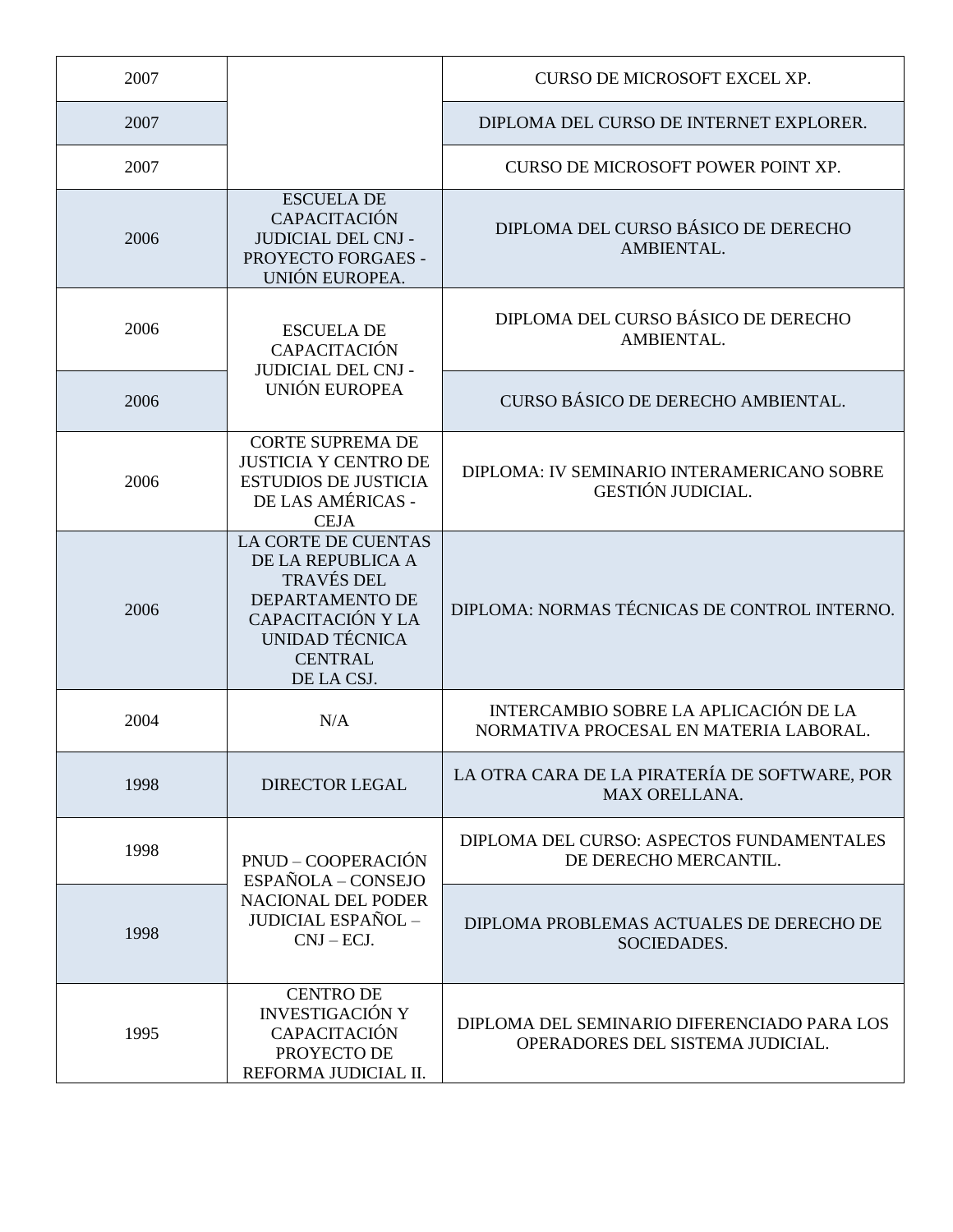| DEL 9 AL 12 DE<br>FEBRERO DE 1994 | <b>FLAM, EL SALVADOR</b>                                                                                                                                              | DIPLOMA: CONGRESO EXTRAORDINARIO DE LA<br>FEDERACIÓN LATINOAMERICANA DE MAGISTRADOS.                                |
|-----------------------------------|-----------------------------------------------------------------------------------------------------------------------------------------------------------------------|---------------------------------------------------------------------------------------------------------------------|
|                                   | <b>CENTRO DE</b><br><b>FORMACIÓN DE LA</b><br><b>AGENCIA DE</b><br><b>COOPERACIÓN</b><br>ESPAÑOLA - AECID, DE<br><b>LA CIUDAD DE</b><br>ANTIGUA,<br><b>GUATEMALA.</b> | CONGRESO JURÍDICO DENOMINADO: "LA CARRERA<br><b>JUDICIAL COMO FORTALECIMIENTO DE LA</b><br>INDEPENDENCIA JUDICIAL". |

#### **EXPERIENCIA LABORAL:**

| <b>EXPERIENCIA PROFESIONAL</b>                                   |                                                     |                                                                                                                       |
|------------------------------------------------------------------|-----------------------------------------------------|-----------------------------------------------------------------------------------------------------------------------|
| <b>PERIODO</b>                                                   | <b>INSTITUCION/EMPRESA</b>                          | <b>CARGO</b>                                                                                                          |
| DE 2021-2026                                                     | <b>CONSEJO NACIONAL DE LA</b><br><b>JUDICATURA.</b> | CONSEJAL PROPIETARIO.                                                                                                 |
| DE 2016-2021                                                     | <b>CONSEJO NACIONAL DE LA</b><br><b>JUDICATURA.</b> | CONSEJAL PROPIETARIO.                                                                                                 |
| DEL 01 JULIO DE<br>2008 AL 22 de<br><b>SEPTIEMBRE DE</b><br>2016 | ÓRGANO JUDICIAL                                     | MAGISTRADO DE LA CÁMARA DE LO CIVIL DE LA<br>PRIMERA<br>SECCION DE<br><b>OCCIDENTE,</b><br>DEPARTAMENTO DE SANTA ANA. |
| DE 2005-2008                                                     |                                                     | DE LO CIVIL DE<br><b>JUEZ</b><br>SOYAPANGO,<br>DEPARTAMENTO DE SAN SALVADOR.                                          |
| DE 1998-2005                                                     |                                                     | JUEZ DE<br>PRIMERA INSTANCIA<br><b>DE</b><br>SENSUNTEPEQUE, DEPARTAMENTO DE CABAÑAS.                                  |
| DE 1994-1998                                                     |                                                     | JUEZ DE PAZ DE VERAPAZ, DEPARTAMENTO DE<br><b>SAN VICENTE.</b>                                                        |
| DE 1992-1994                                                     |                                                     | SECRETARIO DEL JUZGADO SEGUNDO DE LO<br>PENAL, DEPARTAMENTO DE COJUTEPEQUE,                                           |
| DE 1990-1992                                                     |                                                     | SECRETARIO DEL JUZGADO PRIMERO DE LO<br>PENAL, DEPARTAMENTO DE SAN VICENTE.                                           |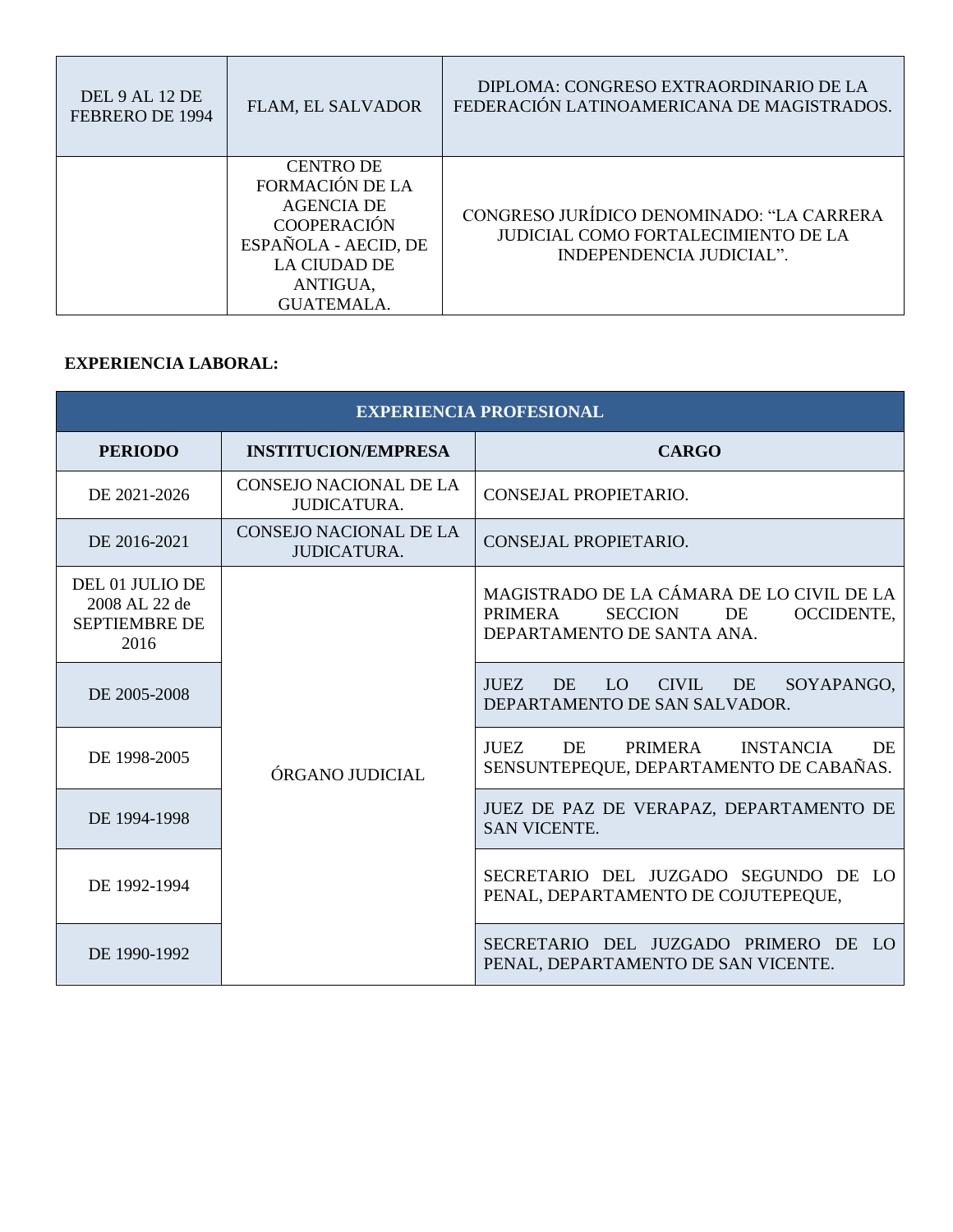## **PUBLICACIONES:**

| TRABAJOS MONOGRÁFICOS       |                                                                                                                                                                                           |  |
|-----------------------------|-------------------------------------------------------------------------------------------------------------------------------------------------------------------------------------------|--|
| MAYO DE 2013                | MONOGRAFÍA: "EL DERECHO COMPARADO EN MATERIA DE COMPETENCIA Y<br>PROTECCIÓN AL CONSUMIDOR EN EL SALVADOR, ESTADOS UNIDOS Y ESPAÑA",<br>PARA OPTAR AL DIPLOMADO EN DERECHO DE COMPETENCIA. |  |
| <b>NOVIEMBRE DE</b><br>2008 | MONOGRAFÍA: "EL LAVADO DE DINERO Y SUS CARACTERÍSTICAS". PARA OPTAR<br>AL DIPLOMADO EN DERECHO DEL MERCADO FINANCIERO.                                                                    |  |

## **CONFERENCIAS IMPARTIDAS:**

| <b>CONFERENCIAS IMPARTIDAS</b>                                                                                                                                                                                                           |
|------------------------------------------------------------------------------------------------------------------------------------------------------------------------------------------------------------------------------------------|
| <b>CONGRESO</b><br>JURÍDICO DENOMINADO: "LA CARRERA JUDICIAL<br>COMO<br>FORTALECIMIENTO DE LA INDEPENDENCIA JUDICIAL", EN EL CENTRO DE FORMACIÓN<br>DE LA AGENCIA DE COOPERACIÓN ESPAÑOLA –AECID, EN LA CIUDAD DE ANTIGUA,<br>GUATEMALA. |

# **MENCIONES HONORÍFICAS:**

| <b>MENCIONES HONORÍFICAS</b>         |                                                                                                                                                                                                                                                                                                                                                                                                                                                                                            |
|--------------------------------------|--------------------------------------------------------------------------------------------------------------------------------------------------------------------------------------------------------------------------------------------------------------------------------------------------------------------------------------------------------------------------------------------------------------------------------------------------------------------------------------------|
| <b>7 DE DICIEMBRE</b><br>DE 2019     | DIPLOMA DE RECONOCIMIENTO POR "VEINTICINCO AÑOS DE TRAYECTORIA Y<br>SERVICIO COMO JUEZ", OTORGADO POR LA ASOCIACIÓN DE MAGISTRADOS Y<br>JUECES DE EL SALVADOR AMJUES; POR SU DESTACADA LABOR Y TRAYECTORIA<br>JUDICIAL CON RESPONSABILIDAD, VALORES ÉTICOS Y MORALES.                                                                                                                                                                                                                      |
| 21 DE<br><b>DICIEMBRE DE</b><br>2018 | DIPLOMA DE RECONOCIMIENTO E IMPOSICIÓN DE: "LA MEDALLA AL MÉRITO<br>JUDICIAL, "DR. JOSÉ ERNESTO CRIOLLO", OTORGADA POR LA ASOCIACIÓN DE<br>MAGISTRADOS Y JUECES DE EL SALVADOR AMJUES; DISTINCIÓN ACREDITADA POR<br>SU DESEMPEÑO IMPARCIAL E INDEPENDIENTE; FIEL CUMPLIMIENTO A LA<br>APLICACIÓN DE LA LEY, LA JUSTICIA Y EL RESPETO DE LA CARRERA JUDICIAL,<br>TENIENDO COMO HERRAMIENTAS ESENCIALES LA CONSTITUCIÓN Y LAS LEYES;<br>ASÍ COMO SU DESTACADO APOYO AL GREMIALISMO JUDICIAL. |
| 18 DE ABRIL DE<br>2016               | DIPLOMA OTORGADO POR LA MUNICIPALIDAD METROPOLITANA DE LIMA, PERÚ;<br>DECLARÁNDOME EN MI CALIDAD DE SECRETARIO GENERAL DE LA FEDERACIÓN<br>LATINOAMERICANA DE MAGISTRADOS - FLAM: "HUÉSPED DISTINGUIDO DE LA<br>CIUDAD, CON OCASIÓN DE LA VISITA A LA CIUDAD DE LIMA, EN EL MARCO DE LA<br>65ª. ASAMBLEA ANUAL DE LA FEDERACIÓN LATINOAMERICANA DE MAGISTRADOS<br>Y REUNIÓN ANUAL DEL GRUPO IBEROAMERICANO DE LA UNIÓN INTERNACIONAL<br>DE MAGISTRADOS". LIMA, PERÚ.                       |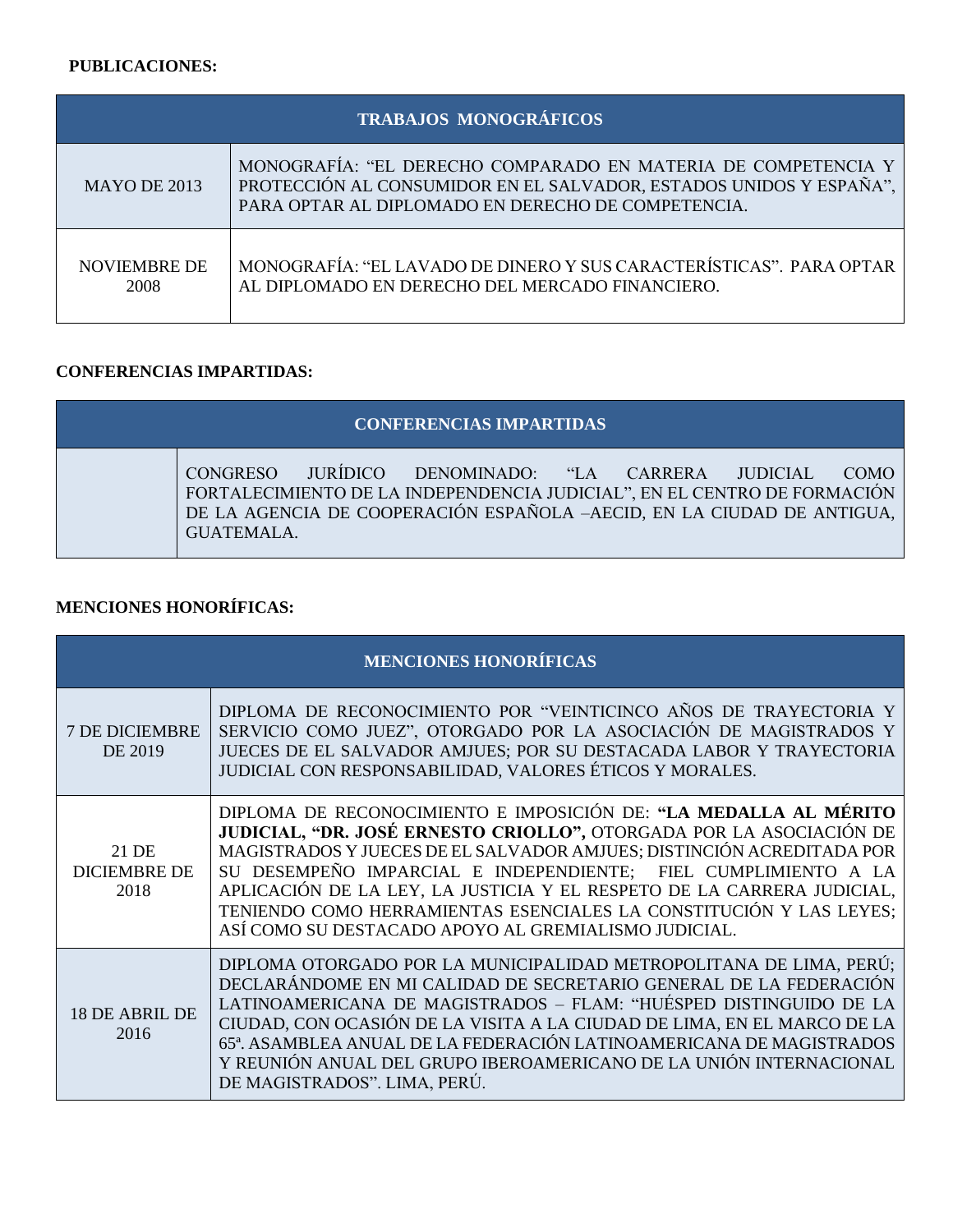| <b>JULIO 2015.</b>                    | CANDIDATO A MIEMBRO DEL CONSEJO NACIONAL DE LA JUDICATURA, ELEGIDO<br>EN PRIMER LUGAR POR EL DEMO JUDICIAL, PARA CONFORMAR LA TERNA QUE<br>ENVÍA LA HONORABLE CORTE SUPREMA DE JUSTICIA A LA ASAMBLEA<br>LEGISLATIVA.                                                                                                                                                                                                                   |
|---------------------------------------|-----------------------------------------------------------------------------------------------------------------------------------------------------------------------------------------------------------------------------------------------------------------------------------------------------------------------------------------------------------------------------------------------------------------------------------------|
| 6 DE JUNIO DE<br>2015.                | DIPLOMA OTORGADO POR LA PRESIDENCIA DEL ORGANISMO JUDICIAL Y DE LA<br>CORTE SUPREMA DE JUSTICIA Y EL INSTITUTO DE MAGISTRADOS DE LA CORTE DE<br>APELACIONES DE GUATEMALA, "POR VALIOSO APORTE COMO CONFERENCISTA EN<br>EL CONGRESO JURÍDICO DEL INSTITUTO DE MAGISTRADOS DE LA CORTE DE<br>APELACIONES DEL ORGANISMO JUDICIAL: LA CARRERA JUDICIAL COMO<br>GARANTÍA DE LA INDEPENDENCIA JUDICIAL. ANTIGUA GUATEMALA.                    |
| 5 Y 6 DE JUNIO<br>DE 2015.            | PLACA DE RECONOCIMIENTO OTORGADO POR LA JUNTA DIRECTIVA DEL<br>INSTITUTO DE MAGISTRADOS DE CORTE DE APELACIONES DEL ORGANISMO<br>JUDICIAL DE GUATEMALA, EN MI CALIDAD DE SECRETARIO GENERAL DE LA<br>FEDERACIÓN LATINOAMERICANA DE MAGISTRADOS - FLAM, "POR INVALUABLE<br>APOYO COMO EXPOSITOR INVITADO AL CONGRESO JURÍDICO: LA CARRERA<br>JUDICIAL COMO GARANTE DE LA INDEPENDENCIA JUDICIAL".<br><b>ANTIGUA</b><br><b>GUATEMALA.</b> |
| AÑO 2014.                             | EL AYUNTAMIENTO DEL DISTRITO NACIONAL DE SANTO DOMINGO, REPÚBLICA<br>DOMINICANA, DECLARANDO HUÉSPED DISTINGUIDO A LOS MIEMBROS DE LA<br>ASOCIACIÓN DE MAGISTRADOS Y JUECES, LA CUAL REPRESENTÉ EN MI CALIDAD<br>DE PRESIDENTE Y TAMBIÉN COMO SECRETARIO GENERAL DE LA FEDERACIÓN<br>LATINOAMERICANA DE MAGISTRADOS - FLAM.                                                                                                              |
| <b>MAYO DE 2013.</b>                  | DIPLOMA EN TESTIMONIO DE SER DECLARADO VISITA ILUSTRE, OTORGADO POR<br>LA MUNICIPALIDAD DE SANTIAGO DE CHILE.                                                                                                                                                                                                                                                                                                                           |
| AÑO 2012.                             | DIPLOMA DE LA MUNICIPALIDAD DE SAN JUAN, PUERTO RICO "DECLARANDO<br>CIUDADANOS DISTINGUIDOS A LOS REPRESENTANTES DE LA ASOCIACIÓN DE<br>MAGISTRADOS Y JUECES DE EL SALVADOR - AMJUES", EL CUAL RECIBÍ EN MI<br>CALIDAD DE PRESIDENTE DE LA MISMA, POR PARTICIPACIÓN EN LA 61ª. ASAMBLEA<br>ANUAL DE LA FEDERACIÓN LATINOAMERICANA DE MAGISTRADOS - FLAM.<br>PUERTO RICO.                                                                |
| AÑO 2012.                             | DIPLOMA DE RECONOCIMIENTO OTORGADO POR LA ASAMBLEA LEGISLATIVA DE<br>EL SALVADOR, A LA ASOCIACIÓN DE MAGISTRADOS Y JUECES DE EL SALVADOR,<br>DURANTE MI PERÍODO COMO PRESIDENTE, "COMO RECONOCIMIENTO A LOS<br>INVALUABLES APORTES EN PARTICIPACIÓN CIUDADANA, EN LA DISCUSIÓN DEL<br>PROYECTO DE LA "LEY PROCESAL CONSTITUCIONAL".                                                                                                     |
| AÑO 2012.                             | DIPLOMA DE RECONOCIMIENTO DEL SENADO DE PUERTO RICO - EL CAPITOLIO A<br>LA ASOCIACIÓN DE MAGISTRADOS Y JUECES DE EL SALVADOR, EL CUAL RECIBÍ<br>EN MI CALIDAD DE PRESIDENTE DE LA MISMA, POR LA PARTICIPACIÓN EN LA<br>ASAMBLEA ANUAL DE LA FEDERACIÓN LATINOAMERICANA DE MAGISTRADOS -<br>PUERTO RICO. FLAM.                                                                                                                           |
| AÑO 2012                              | CANDIDATO A MAGISTRADO PRESIDENTE DE LA HONORABLE CORTE SUPREMA DE<br>JUSTICIA; ELECCIÓN INICIADA POR LA SUBCOMISIÓN POLÍTICA DE LA ASAMBLEA<br>LEGISLATIVA EN EL AÑO 2013, PARA LA ELECCIÓN EN DICHO CARGO; POR ESTAR<br>DENTRO DE LA LISTA REMITIDA POR EL PLENO DEL CONSEJO NACIONAL DE LA<br>JUDICATURA.                                                                                                                            |
| 30 DE<br><b>NOVIEMBRE DE</b><br>2011. | DIPLOMA DE RECONOCIMIENTO, POR INCONDICIONAL APOYO COMO JUEZ DEL 2°.<br>FESTIVAL GOURMET "OCCIDENTE SABE MEJOR", OTORGADO POR EL COMITÉ DE<br>TURISMO DE LA CÁMARA DE COMERCIO E INDUSTRIA DE EL SALVADOR. FILIAL<br>SANTA ANA.                                                                                                                                                                                                         |